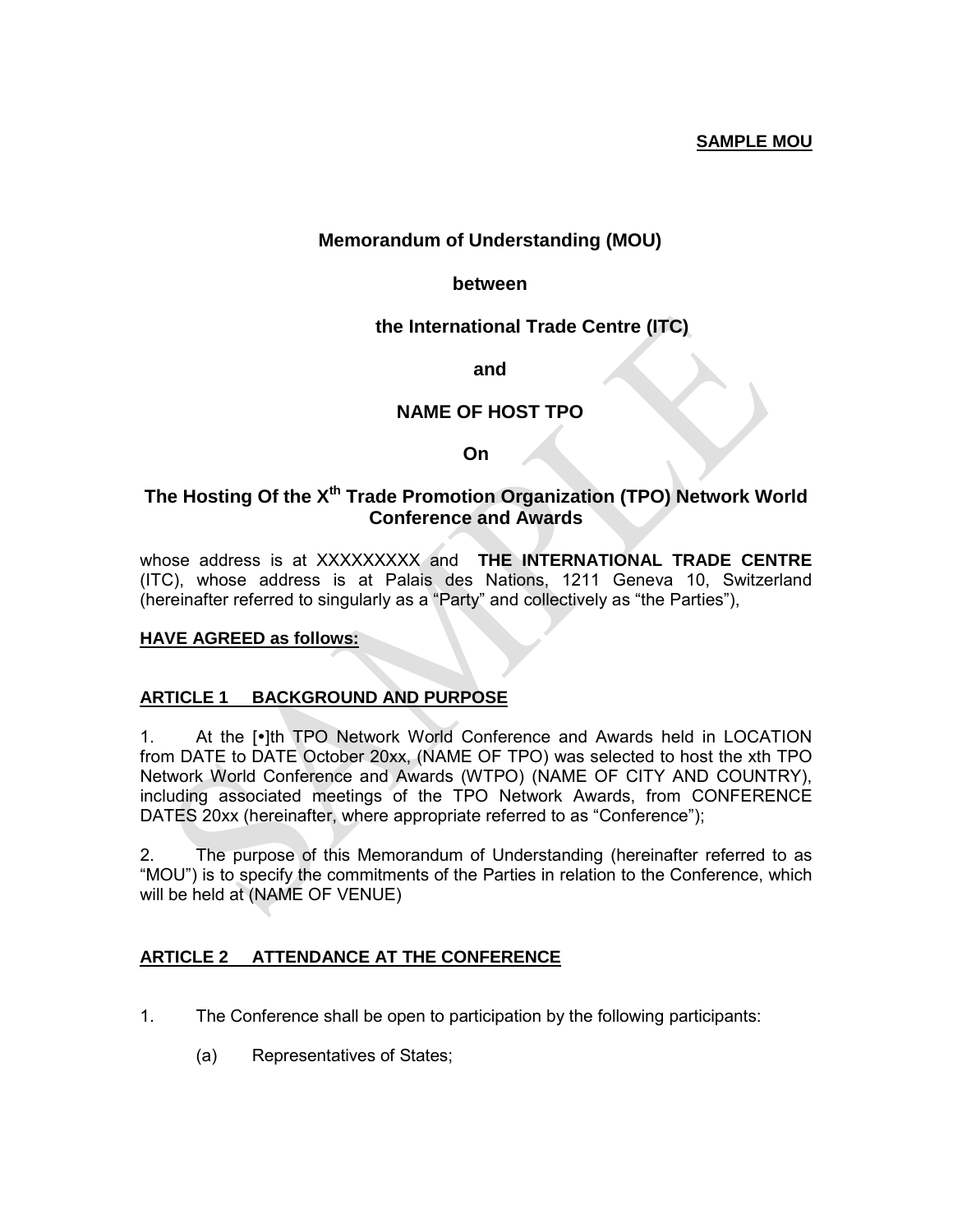- (b) Representatives of other intergovernmental organizations and intergovernmental organs of the United Nations involved in trade promotion;
- (c) Senior representatives of national or regional TPOs and other trade support institutions of member states of the United Nations and its specialized and related agencies, and members of the World Trade Organization;
- (d) Representatives of non-governmental organizations and trade support institutions;
- (e) Officials of the United Nations, including officials of ITC;
- Officials of Specialized and related agencies of the United Nations;
- (g) Representatives of the private sector; and
- (h) Other persons invited by ITC.

2. The total number of participants will be approximately xxx.

3. The Executive Director of ITC and the Chief Executive Officer of HOST TPO shall designate the officials of their respective organizations assigned to attend the Conference for the purpose of servicing it.

4. The HOST TPO shall make available an adequate number of support personnel required for the proper functioning of the Conference.

5. The public meetings of the Conference shall be open to representatives of information media accredited by ITC.

## **ARTICLE 3 COMMITMENTS OF THE PARTIES**

These commitments will cover the work and activities to be performed by the Parties for the holding of the Conference. The Parties agree to carry out the following activities:

1. ITC shall be responsible for the following:

**[***This section will include details on the following*:: on preparation of the conference, including formulation of its programme and the selection of speakers, rapporteurs, moderators and topics of discussion; travel details, communications (e.g. press releases, reports, itc material for the participants' information packages, tpo network website updates, etc.]

### 2. The HOST TPO shall be responsible for:

**[***This section will include details on the following:* logistical arrangements and organization of the Conference; including coffee-breaks, lunches, gala dinner; costs for the provision of simultaneous interpretation into English, French and Spanish for all plenary and break-out sessions; Identifying hotel accommodation options ensuring that adequate accommodation is available at reasonable rates for Conference participants, including ITC staff; local costs of transportation for ITC staff and participants between the identified hotels, the Conference location and the Gala Dinner venue; costs arising from the production of the TPO Network Awards'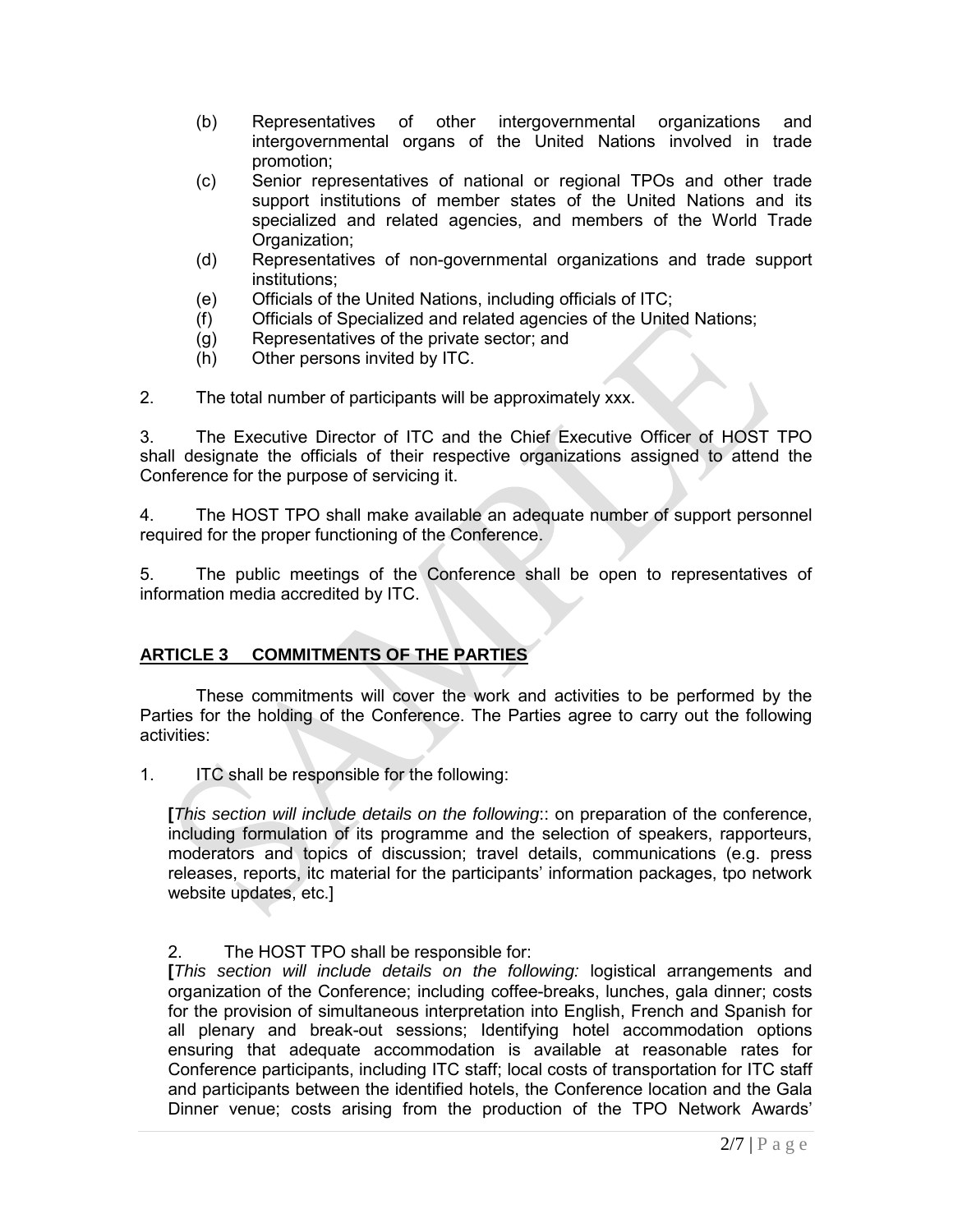trophies and icons; communicating the names of the participants to the Government to facilitate the issuing of exit and entry permits for all participants; publicity measures; provision of office supplies and equipment, stationary, personal computers, printers and photocopiers, nametags, conference materials; communications facilities (telephone and internet) for use by the secretariat of the Conference; provision of medical facilities adequate for first aid in emergencies within the Conference area, including immediate transportation and admission to a hospital for serious emergencies, security provision.]

4. A timeline for the organisation and promotion of the Conference and Awards is provided in Annex I.

# **ARTICLE 4 FINANCIAL PROVISIONS**

1. HOST TPO shall bear the costs and expenses arising from Article 2, paragraph 2 of this MOU.

2. ITC shall bear the costs and expenses arising from its obligation as provided in the Article III, paragraph 1 of this MOU.

3. HOST TPO may, with the agreement of ITC, secure sponsorship arrangements to assist in meeting the cost of hosting the Conference.

## **Article 5 LIABILITY**

1. ITC shall neither be liable for any damage sustained by [HOST TPO] in the implementation of the MOU, nor for any act or default on the part of [HOST TPO] in the implementation of the MOU.

2. [HOST TPO] shall indemnify, hold and save harmless, and defend, at its own expense, ITC, its officials, agents, servants and employees from and against all suits, claims, demands, and liability of any nature or kind, including their costs and expenses, arising out of acts or omissions of the [HOST TPO], or the [HOST TPO]'s employees, officers, agents or sub-contractors, in the implementation of this MOU. The obligations under this Article do not lapse upon termination or expiry of this MOU.

## **ARTICLE 6 VISIBILITY**

1. The Parties shall take all appropriate measures to publicise that the Conference is taking place in partnership between HOST TPO and ITC. Information given to the press, all related publicity material, documentation related to the TPO Network World Conference and Awards, reports and publications, shall acknowledge that the Conference was organized by ITC and co-hosted by the [HOST TPO].

2. 3. Unless provided otherwise, the use of a Party's name, abbreviation and emblem by the other Party is subject to their respective policies and shall require prior written consent.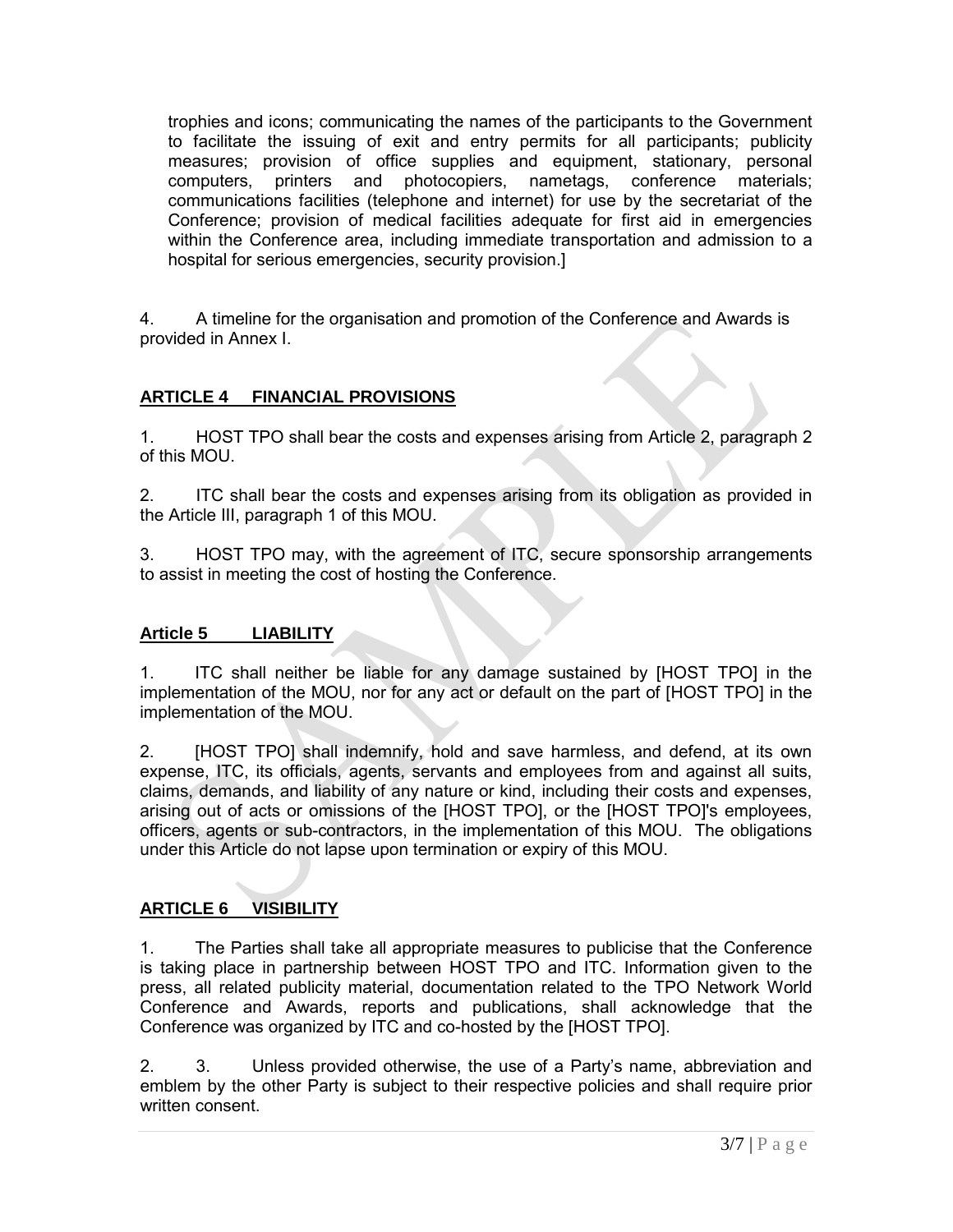4. Either Party may make public the fact that they are working with each other on the areas of collaboration under this MOU.

5. Any publicity of additional partners and sponsors will be jointly agreed on a case by case basis.

## **ARTICLE 7 STATUS OF ANNEXES**

The Annexes shall form an integral part of the MOU. Any reference to this MOU shall include the Annexes.

# **ARTICLE 8 ENTRY INTO FORCE, DURATION, AND TERMINATION**

1. This MOU shall enter into force upon signature by both Parties and shall remain in force until "[date]", on the understanding that either Party is at liberty to terminate it at any time after furnishing to the other Party a notice of termination, in writing, three (3) months in advance of the date on which the Party furnishing such notice wishes to have the MOU terminated.

2. Without prejudice to the foregoing, steps shall be taken to ensure that the termination of the MOU shall not be prejudicial to any of the activities of programmes undertaken within the framework of the MOU at the time of the terminations notice.

## **ARTICLE 9 AMENDMENT**

This MOU, including the Annexes, may be amended and modified at any time in writing by mutual consent of the Parties. Such amendment or modification shall form an integral part of this MOU, and shall enter into force on such a date as shall be determined by both Parties.

# **ARTICLE 10 CONTACTS AND NOTICES**

For purpose of communications with respect to the organization of the Conference, all communications shall go through the designated focal points as follows:

#### For ITC: **XXXXXX**

 Trade Support Institutions Strengthening Section Division of Business and Institutional Support Palais des Nations, 1211 Geneva 10, Switzerland

For HOST TPO: XXXXXXXX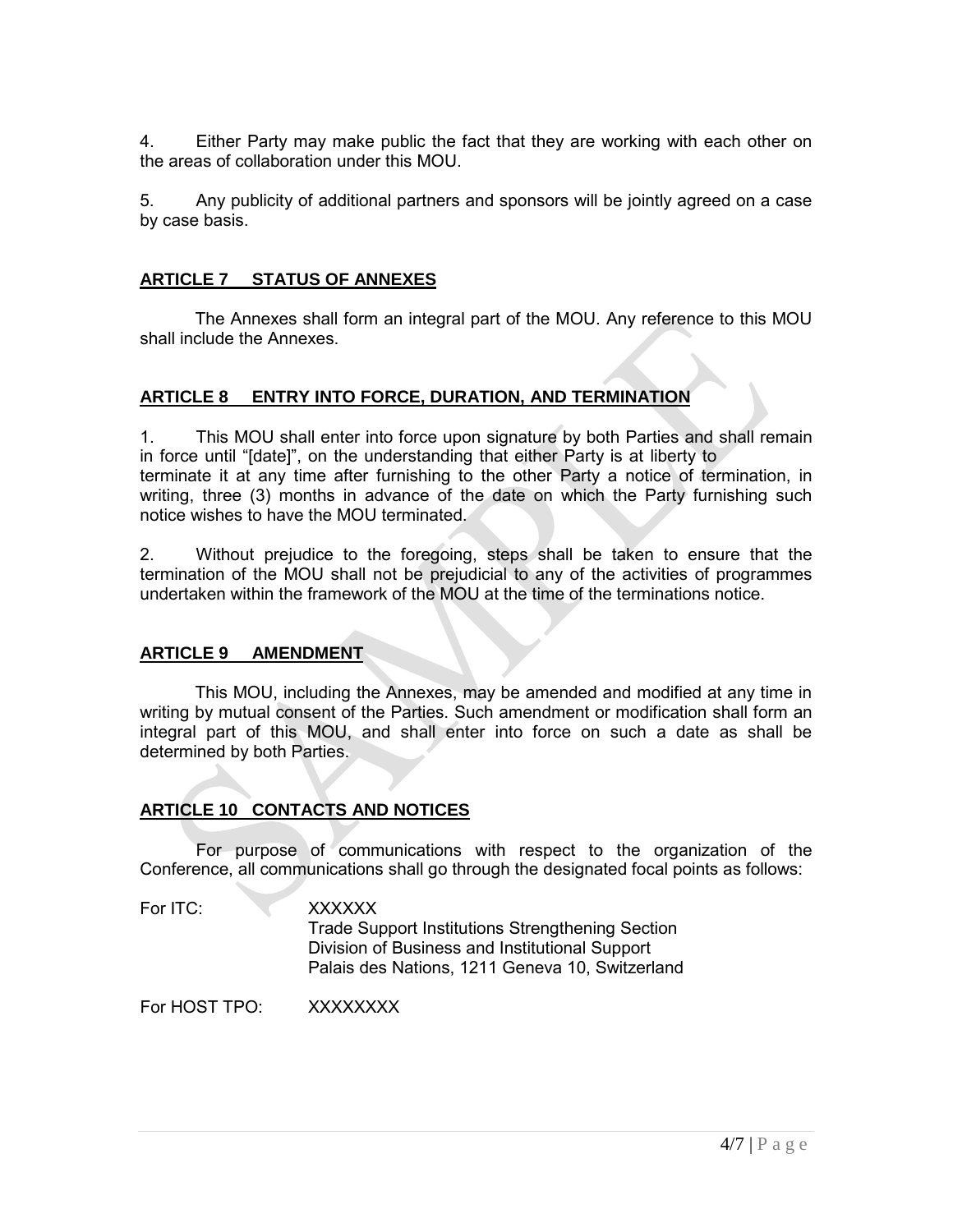### **Article 11 ITC LEGAL STATUS**

The International Trade Centre is a joint subsidiary organ of the World Trade Organization and the United Nations and enjoys privileges and immunities by the Convention on the Privileges and Immunities of the United Nations adopted by the General Assembly of the United Nations on 13 February 1946. [HOST TPO]'s agents or employees shall not be considered in any respect as being officials or staff members of ITC.

## **ARTICLE 12 SETTLEMENT OF DISPUTES**

1. The Parties shall use their best efforts to amicably settle any dispute, controversy, or claim arising out of the MOU or the breach, termination, or invalidity thereof. Where the Parties wish to seek such an amicable settlement through conciliation, the conciliation shall take place in accordance with the Conciliation Rules then obtaining of the United Nations Commission on International Trade Law ("UNCITRAL"), or according to such other procedure as may be agreed between the Parties in writing.

2. Any dispute, controversy, or claim between the Parties arising out of the MOU or the breach, termination, or invalidity thereof, unless settled amicably under paragraph 1 of this Article, within sixty (60) days after receipt by one Party of the other Party's written request for such amicable settlement, shall be referred by either Party to arbitration in accordance with the UNCITRAL Arbitration Rules then obtaining. The decisions of the arbitral tribunal shall be based on general principles of international commercial law. The arbitral tribunal shall be empowered to order the return or destruction of goods or any property, whether tangible or intangible, or of any confidential information provided under the MOU, order the termination of the MOU, or order that any other protective measures be taken with respect to the goods, services or any other property, whether tangible or intangible, or of any confidential information provided under the MOU, as appropriate, all in accordance with the authority of the arbitral tribunal pursuant to Article 26 ("Interim Measures of Protection") and Article 32 ("Form and Effect of the Award") of the UNCITRAL Arbitration Rules. The arbitral tribunal shall have no authority to award punitive damages. In addition, unless otherwise expressly provided in the MOU, the arbitral tribunal shall have no authority to award interest in excess of the London Inter-Bank Offered Rate ("LIBOR") then prevailing, and any such interest shall be simple interest only. The Parties shall be bound by any arbitration award rendered as a result of such arbitration as the final adjudication of any such dispute, controversy, or claim.

3. Nothing in or relating to this MOU shall constitute nor imply the waiver by the ITC of any of its privileges and immunities.

IN WITNESS THEREOF, the duly authorized representatives of the Parties hereto have signed this MOU in two (2) original copies in English on the date(s) herein below indicated.